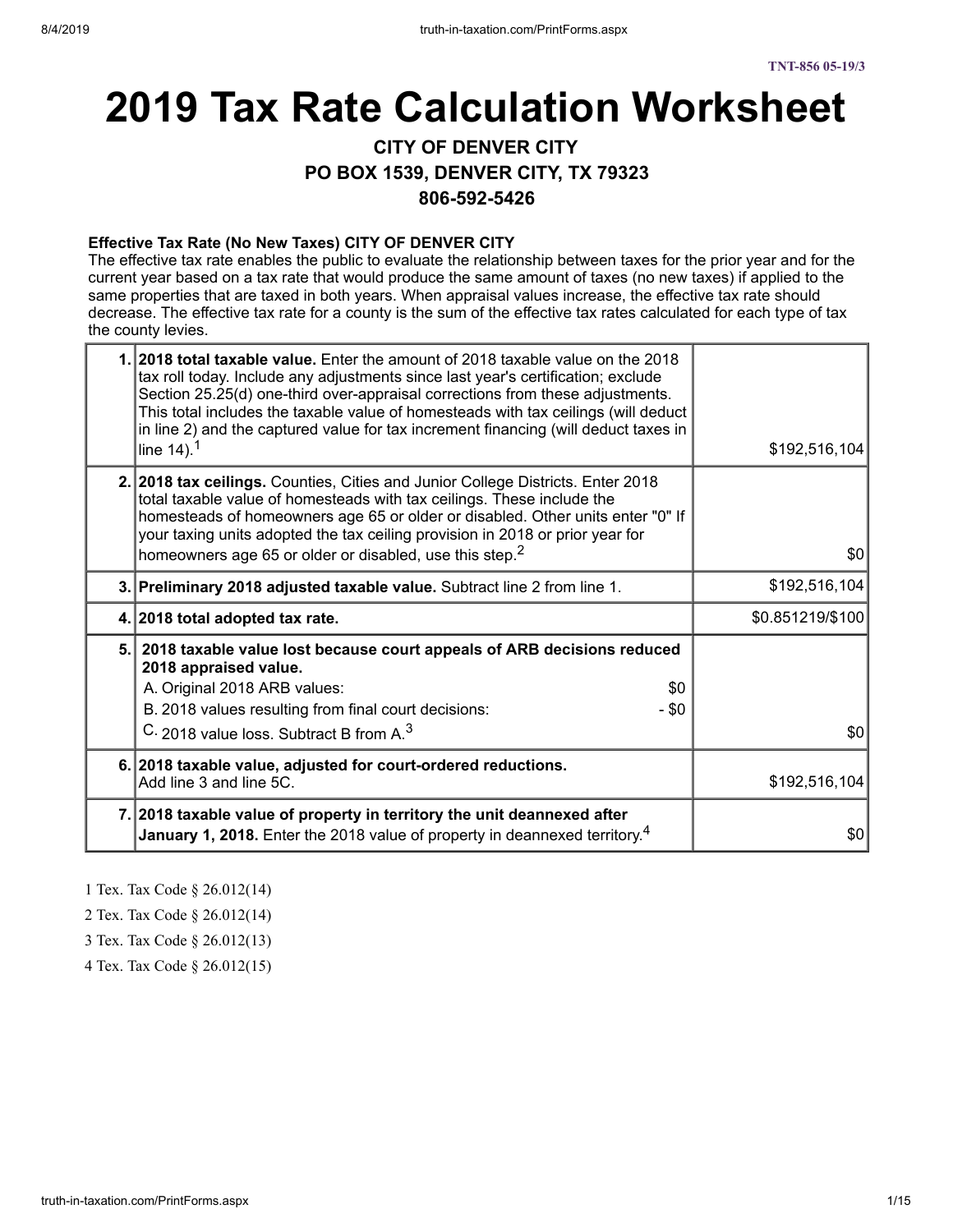## **2019 Tax Rate Calculation Worksheet (continued) CITY OF DENVER CITY**

| 8.  | 2018 taxable value lost because property first qualified for an exemption<br>in 2019. Note that lowering the amount or percentage of an existing exemption<br>does not create a new exemption or reduce taxable value. If the taxing unit<br>increased an original exemption, use the difference between the original<br>exempted amount and the increased exempted amount. Do not include value<br>lost due to freeport or "goods-in-transit" exemptions.<br>A. Absolute exemptions. Use 2018 market value:<br>\$21,993<br>B. Partial exemptions. 2019 exemption amount or<br>2019 percentage exemption times 2018 value:<br>$+$ \$748,964<br>C. Value loss. Add A and B. <sup>5</sup> | \$770,957     |
|-----|-----------------------------------------------------------------------------------------------------------------------------------------------------------------------------------------------------------------------------------------------------------------------------------------------------------------------------------------------------------------------------------------------------------------------------------------------------------------------------------------------------------------------------------------------------------------------------------------------------------------------------------------------------------------------------------------|---------------|
| 9.  | 2018 taxable value lost because property first qualified for agricultural<br>appraisal (1-d or 1-d-1), timber appraisal, recreational/scenic appraisal or<br>public access airport special appraisal in 2019. Use only those properties<br>that first qualified in 2019; do not use properties that qualified in 2018.<br>A. 2018 market value:<br>\$0<br>B. 2019 productivity or special appraised value:<br>- \$0<br>C. Value loss. Subtract B from A. <sup>6</sup>                                                                                                                                                                                                                   | \$0           |
|     | 10. Total adjustments for lost value. Add lines 7, 8C and 9C.                                                                                                                                                                                                                                                                                                                                                                                                                                                                                                                                                                                                                           | \$770,957     |
|     | 11. 2018 adjusted taxable value. Subtract line 10 from line 6.                                                                                                                                                                                                                                                                                                                                                                                                                                                                                                                                                                                                                          | \$191,745,147 |
|     | 12. Adjusted 2018 taxes. Multiply line 4 by line 11 and divide by \$100.                                                                                                                                                                                                                                                                                                                                                                                                                                                                                                                                                                                                                | \$1,632,171   |
|     | 13. Taxes refunded for years preceding tax year 2018. Enter the amount of<br>taxes refunded by the taxing unit for tax years preceding tax year 2018. Types<br>of refunds include court decisions, Tax Code § 25.25(b) and (c) corrections and<br>Tax Code § 31.11 payment errors. Do not include refunds for tax year 2018.<br>This line applies only to tax years preceding tax year 2018. <sup>7</sup>                                                                                                                                                                                                                                                                               | \$645         |
|     | 14. Taxes in tax increment financing (TIF) for tax year 2018. Enter the amount of<br>taxes paid into the tax increment fund for a reinvestment zone as agreed by the<br>taxing unit. If the unit has no 2019 captured appraised value in Line 16D, enter<br>$"0".^8$                                                                                                                                                                                                                                                                                                                                                                                                                    | \$0           |
|     | 15. Adjusted 2018 taxes with refunds and TIF adjustment. Add lines 12 and 13,<br>subtract line 14.9                                                                                                                                                                                                                                                                                                                                                                                                                                                                                                                                                                                     | \$1,632,816   |
| 16. | Total 2019 taxable value on the 2019 certified appraisal roll today. This<br>value includes only certified values and includes the total taxable value of<br>homesteads with tax ceilings (will deduct in line 18). These homesteads<br>includes homeowners age 65 or older or disabled. <sup>10</sup><br>A. Certified values only:<br>\$203,080,882<br>B. Counties: Include railroad rolling stock values<br>certified by the Comptroller's office:<br>$+$ \$0                                                                                                                                                                                                                         |               |

5 Tex. Tax Code § 26.012(15)

6 Tex. Tax Code § 26.012(15)

7 Tex. Tax Code § 26.012(13)

8 Tex. Tax Code § 26.03(c)

9 Tex. Tax Code § 26.012(13)

10 Tex. Tax Code § 26.012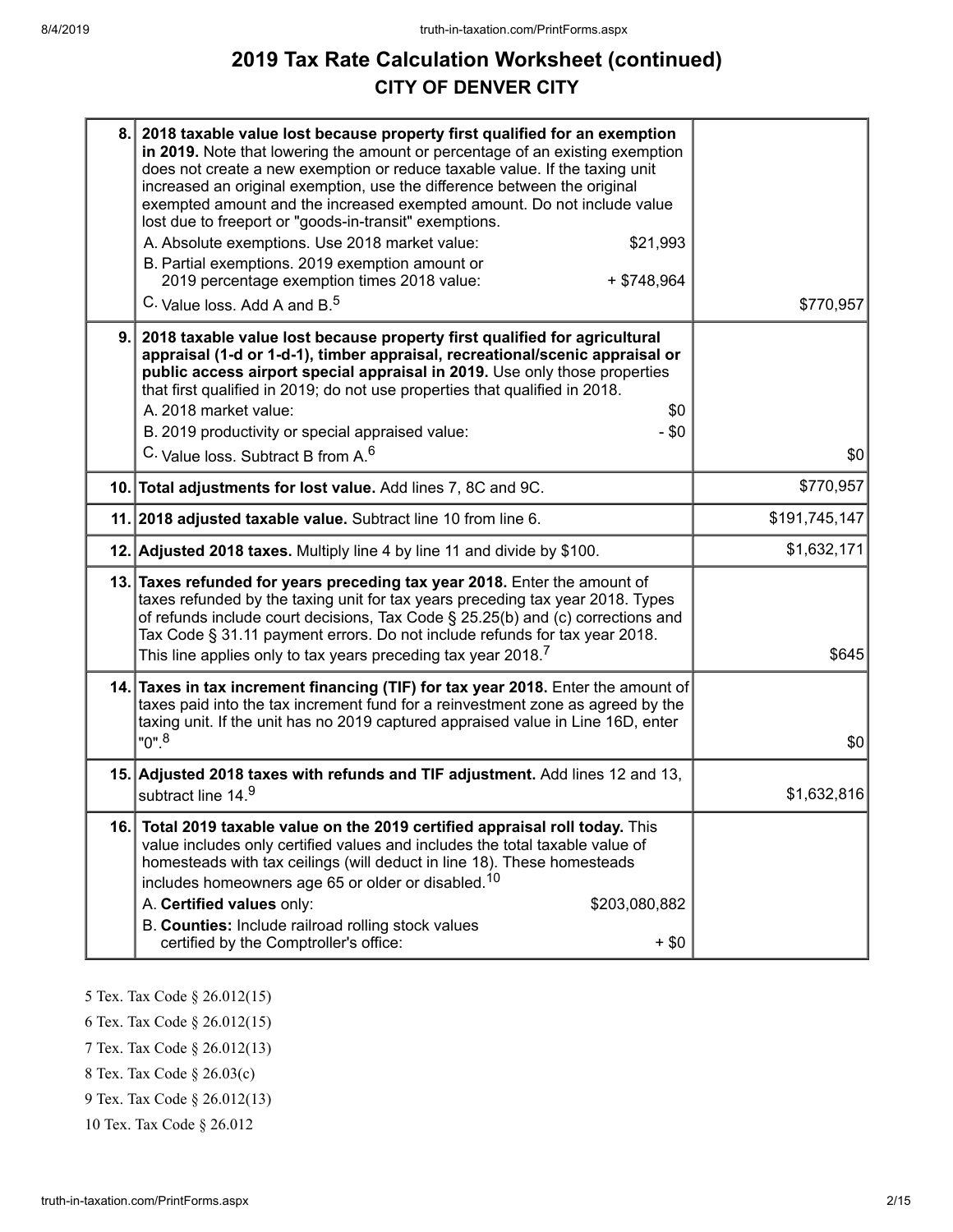## **2019 Tax Rate Calculation Worksheet (continued) CITY OF DENVER CITY**

| 16.<br>$\text{(cont.)}$ | C. Pollution control and energy storage system<br>exemption: Deduct the value of property<br>exempted for the current tax year for the first time<br>as pollution control or energy storage system<br>property:<br>D. Tax increment financing: Deduct the 2019<br>captured appraised value of property taxable by a<br>taxing unit in a tax increment financing zone for<br>which the 2019 taxes will be deposited into the<br>tax increment fund. Do not include any new<br>property value that will be included in line 21<br>below. <sup>11</sup><br>E. Total 2019 value. Add A and B, then subtract C<br>and D.                                                                                                                                                                                                                                                                                                                                                                                                                                                                                                                                                                                                                                           | $-$ \$0<br>$-$ \$0 | \$203,080,882 |
|-------------------------|---------------------------------------------------------------------------------------------------------------------------------------------------------------------------------------------------------------------------------------------------------------------------------------------------------------------------------------------------------------------------------------------------------------------------------------------------------------------------------------------------------------------------------------------------------------------------------------------------------------------------------------------------------------------------------------------------------------------------------------------------------------------------------------------------------------------------------------------------------------------------------------------------------------------------------------------------------------------------------------------------------------------------------------------------------------------------------------------------------------------------------------------------------------------------------------------------------------------------------------------------------------|--------------------|---------------|
| 17.                     | Total value of properties under protest or not included on certified<br>appraisal roll. <sup>12</sup><br>A. 2019 taxable value of properties under protest.<br>The chief appraiser certifies a list of properties still<br>under ARB protest. The list shows the appraisal<br>district's value and the taxpayer's claimed value, if<br>any or an estimate of the value if the taxpayer<br>wins. For each of the properties under protest,<br>use the lowest of these values. Enter the total<br>value. <sup>13</sup><br>B. 2019 value of properties not under protest or<br>included on certified appraisal roll. The chief<br>appraiser gives taxing units a list of those taxable<br>properties that the chief appraiser knows about<br>but are not included at appraisal roll certification.<br>These properties also are not on the list of<br>properties that are still under protest. On this list<br>of properties, the chief appraiser includes the<br>market value, appraised value and exemptions for<br>the preceding year and a reasonable estimate of<br>the market value, appraised value and<br>exemptions for the current year. Use the lower<br>market, appraised or taxable value (as<br>appropriate). Enter the total value. <sup>14</sup> | \$0<br>$+$ \$0     |               |

11 Tex. Tax Code § 26.03(c)

12 Tex. Tax Code § 26.01(c) and (d)

13 Tex. Tax Code § 26.04 and 26.041

14 Tex. Tax Code § 26.04 and 26.041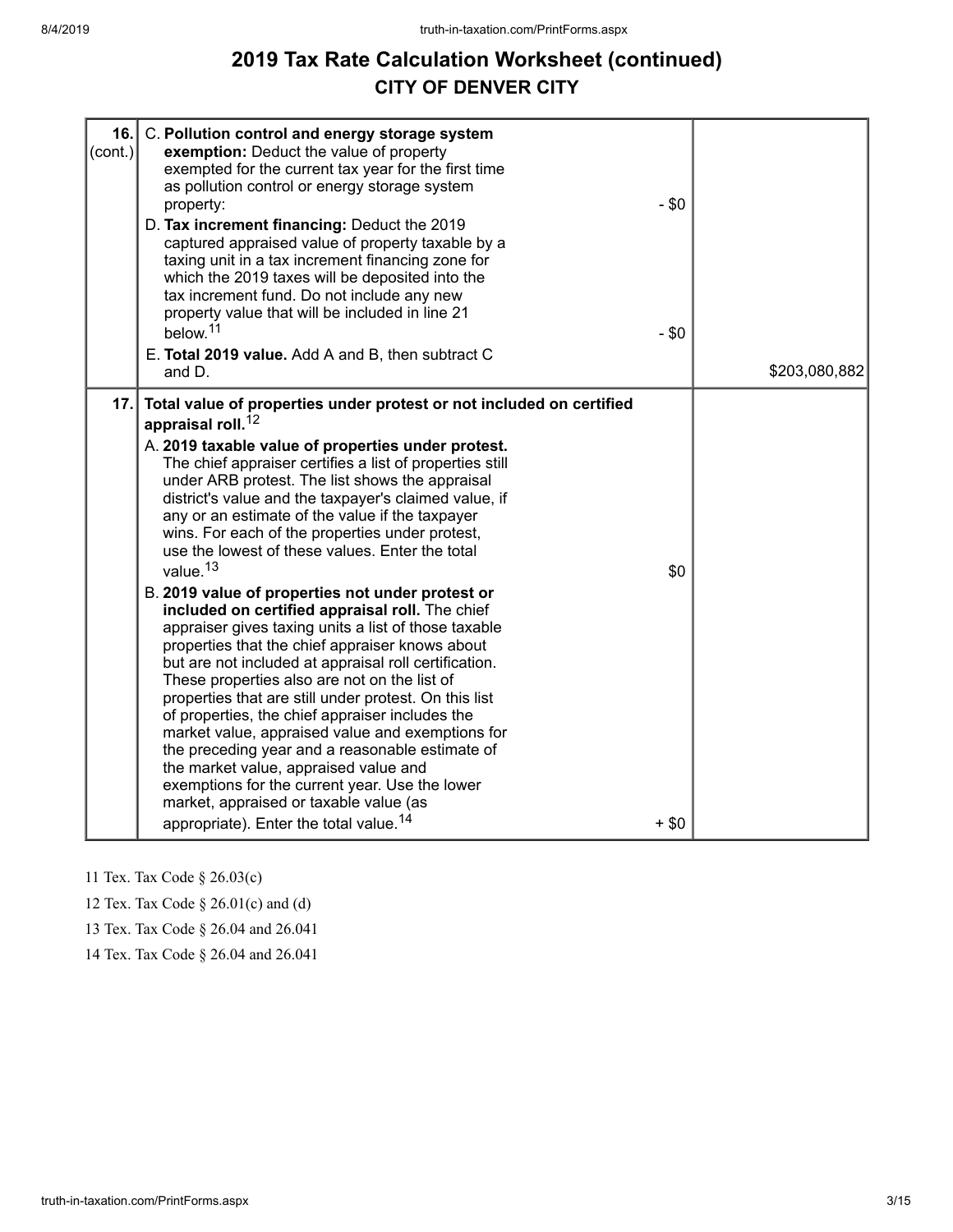## **2019 Tax Rate Calculation Worksheet (continued) CITY OF DENVER CITY**

| 17.1<br>$ cont.$ ) | C. Total value under protest or not certified. Add<br>A and B.                                                                                                                                                                                                                                                                                                                                                                                                                                                                                                       | \$0              |
|--------------------|----------------------------------------------------------------------------------------------------------------------------------------------------------------------------------------------------------------------------------------------------------------------------------------------------------------------------------------------------------------------------------------------------------------------------------------------------------------------------------------------------------------------------------------------------------------------|------------------|
|                    | 18. 2019 tax ceilings. Counties, cities and junior colleges enter 2019 total taxable<br>value of homesteads with tax ceilings. These include the homesteads of<br>homeowners age 65 or older or disabled. Other taxing units enter "0". If your<br>taxing units adopted the tax ceiling provision in 2018 or prior year for                                                                                                                                                                                                                                          | \$0              |
|                    | homeowners age 65 or older or disabled, use this step. <sup>15</sup><br>19. 2019 total taxable value. Add lines 16E and 17C. Subtract line 18.                                                                                                                                                                                                                                                                                                                                                                                                                       | \$203,080,882    |
|                    |                                                                                                                                                                                                                                                                                                                                                                                                                                                                                                                                                                      |                  |
|                    | 20. Total 2019 taxable value of properties in territory annexed after January<br>1, 2008. Include both real and personal property. Enter the 2019 value of<br>property in territory annexed. <sup>16</sup>                                                                                                                                                                                                                                                                                                                                                           | \$0              |
|                    |                                                                                                                                                                                                                                                                                                                                                                                                                                                                                                                                                                      |                  |
|                    | 21. Total 2019 taxable value of new improvements and new personal property<br>located in new improvements. New means the item was not on the appraisal<br>roll in 2018. An improvement is a building, structure, fixture or fence erected on<br>or affixed to land. New additions to existing improvements may be included if<br>the appraised value can be determined. New personal property in a new<br>improvement must have been brought into the taxing unit after January 1, 2018<br>and be located in a new improvement. New improvements do include property |                  |
|                    | on which a tax abatement agreement has expired for 2019. <sup>17</sup>                                                                                                                                                                                                                                                                                                                                                                                                                                                                                               | \$940,243        |
|                    | 22. Total adjustments to the 2019 taxable value. Add lines 20 and 21.                                                                                                                                                                                                                                                                                                                                                                                                                                                                                                | \$940,243        |
|                    | 23. 2019 adjusted taxable value. Subtract line 22 from line 19.                                                                                                                                                                                                                                                                                                                                                                                                                                                                                                      | \$202,140,639    |
|                    | 24. 2019 effective tax rate. Divide line 15 by line 23 and multiply by \$100. <sup>18</sup>                                                                                                                                                                                                                                                                                                                                                                                                                                                                          | \$0.807762/\$100 |
|                    | 25. COUNTIES ONLY. Add together the effective tax rates for each type of tax the<br>county levies. The total is the 2019 county effective tax rate. <sup>19</sup>                                                                                                                                                                                                                                                                                                                                                                                                    | \$/\$100         |

15 Tex. Tax Code § 26.012(6)

16 Tex. Tax Code § 26.012(17)

17 Tex. Tax Code § 26.012(17)

18 Tex. Tax Code § 26.04(c)

19 Tex. Tax Code § 26.04(d)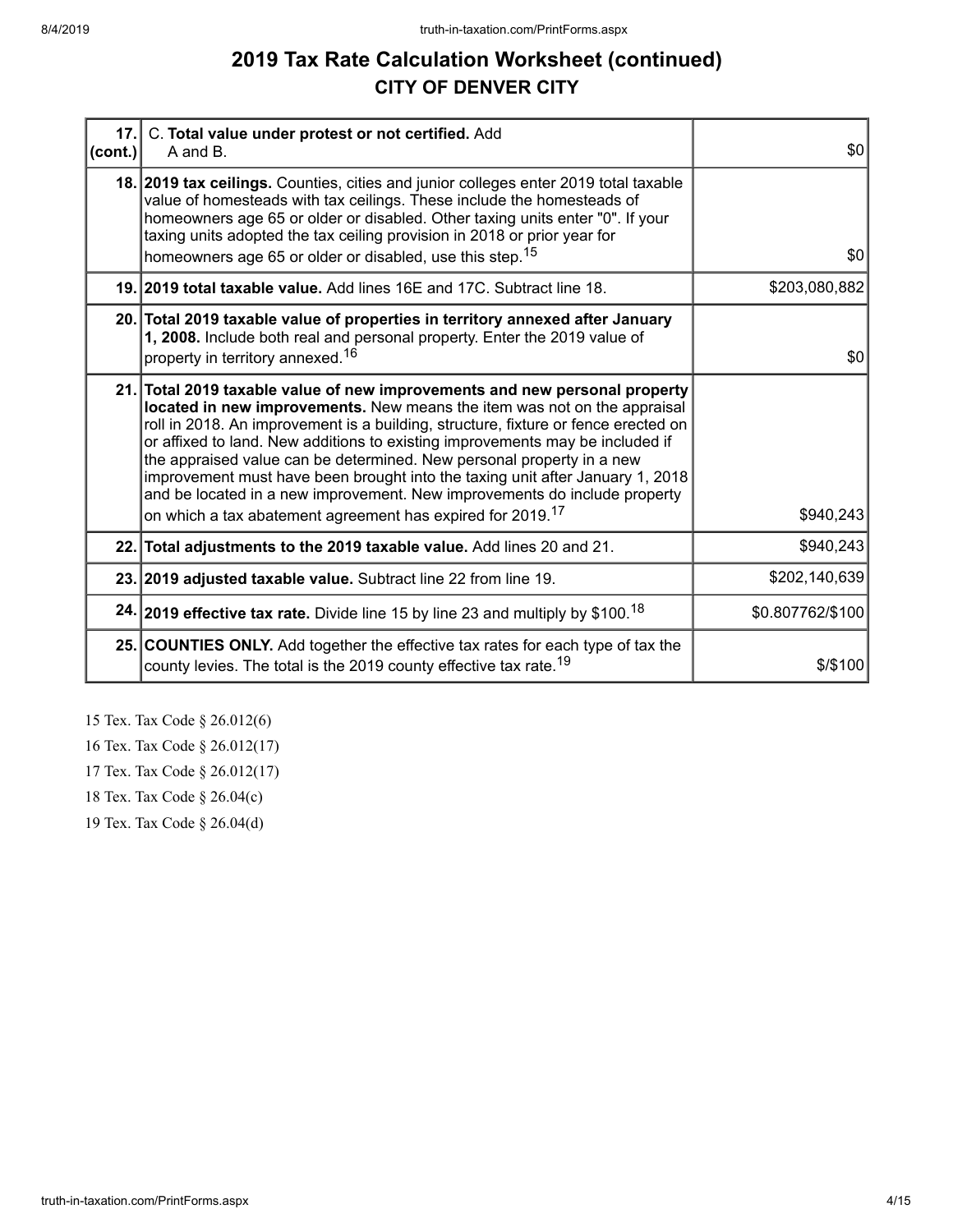### **Rollback Tax Rate CITY OF DENVER CITY**

The rollback tax rate is split into two separate rates:

- 1. **Maintenance and Operations (M&O):** The M&O portion is the tax rate that is needed to raise the same amount of taxes that the taxing unit levied in the prior year plus eight percent. This rate accounts for such things as salaries, utilities and day-to-day operations.
- 2. **Debt:** The debt tax rate includes the debt service necessary to pay the taxing unit's debt payments in the coming year. This rate accounts for principal and interest on bonds and other debt secured by property tax revenue

The rollback tax rate for a county is the sum of the rollback tax rates calculated for each type of tax the county levies. In most cases the rollback tax rate exceeds the effective tax rate, but occasionally decreases in a taxing unit's debt service will cause the effective tax rate to be higher than the rollback tax rate.

|      | 26. 2018 maintenance and operations (M&O) tax rate.                                                                                                                                                                                                                                                                                                                                                                                                                                                                                                                                                                                                                                                                                                                                                                                                                                                                                                                                                                                                                                                                                                                                                                                                                         | \$0.851219/\$100 |
|------|-----------------------------------------------------------------------------------------------------------------------------------------------------------------------------------------------------------------------------------------------------------------------------------------------------------------------------------------------------------------------------------------------------------------------------------------------------------------------------------------------------------------------------------------------------------------------------------------------------------------------------------------------------------------------------------------------------------------------------------------------------------------------------------------------------------------------------------------------------------------------------------------------------------------------------------------------------------------------------------------------------------------------------------------------------------------------------------------------------------------------------------------------------------------------------------------------------------------------------------------------------------------------------|------------------|
|      | 27. 2018 adjusted taxable value. Enter the amount from line 11.                                                                                                                                                                                                                                                                                                                                                                                                                                                                                                                                                                                                                                                                                                                                                                                                                                                                                                                                                                                                                                                                                                                                                                                                             | \$191,745,147    |
| 28.1 | 2018 M&O taxes.<br>\$1,632,171<br>A. Multiply line 26 by line 27 and divide by \$100.<br>B. Cities, counties and hospital districts with<br>additional sales tax: Amount of additional sales<br>tax collected and spent on M&O expenses in<br>2018. Enter amount from full year's sales tax<br>revenue spent for M&O in 2018 fiscal year, if any.<br>Other units, enter "0." Counties exclude any<br>amount that was spent for economic development<br>grants from the amount of sales tax spent.<br>$+$ \$87,176<br>C. Counties: Enter the amount for the state criminal<br>justice mandate. If second or later year, the<br>amount is for increased cost above last year's<br>amount. Other units, enter "0."<br>$+$ \$0<br>D. Transferring function: If discontinuing all of a<br>department, function or activity and transferring it<br>to another unit by written contract, enter the<br>amount spent by the unit discontinuing the<br>function in the 12 months preceding the month of<br>this calculation. If the unit did not operate this<br>function for this 12-month period, use the amount<br>spent in the last full fiscal year in which the unit<br>operated the function. The unit discontinuing the<br>function will subtract this amount in H below. The |                  |
|      | unit receiving the function will add this amount in<br>$+/-$ \$0<br>H below. Other units, enter "0."                                                                                                                                                                                                                                                                                                                                                                                                                                                                                                                                                                                                                                                                                                                                                                                                                                                                                                                                                                                                                                                                                                                                                                        |                  |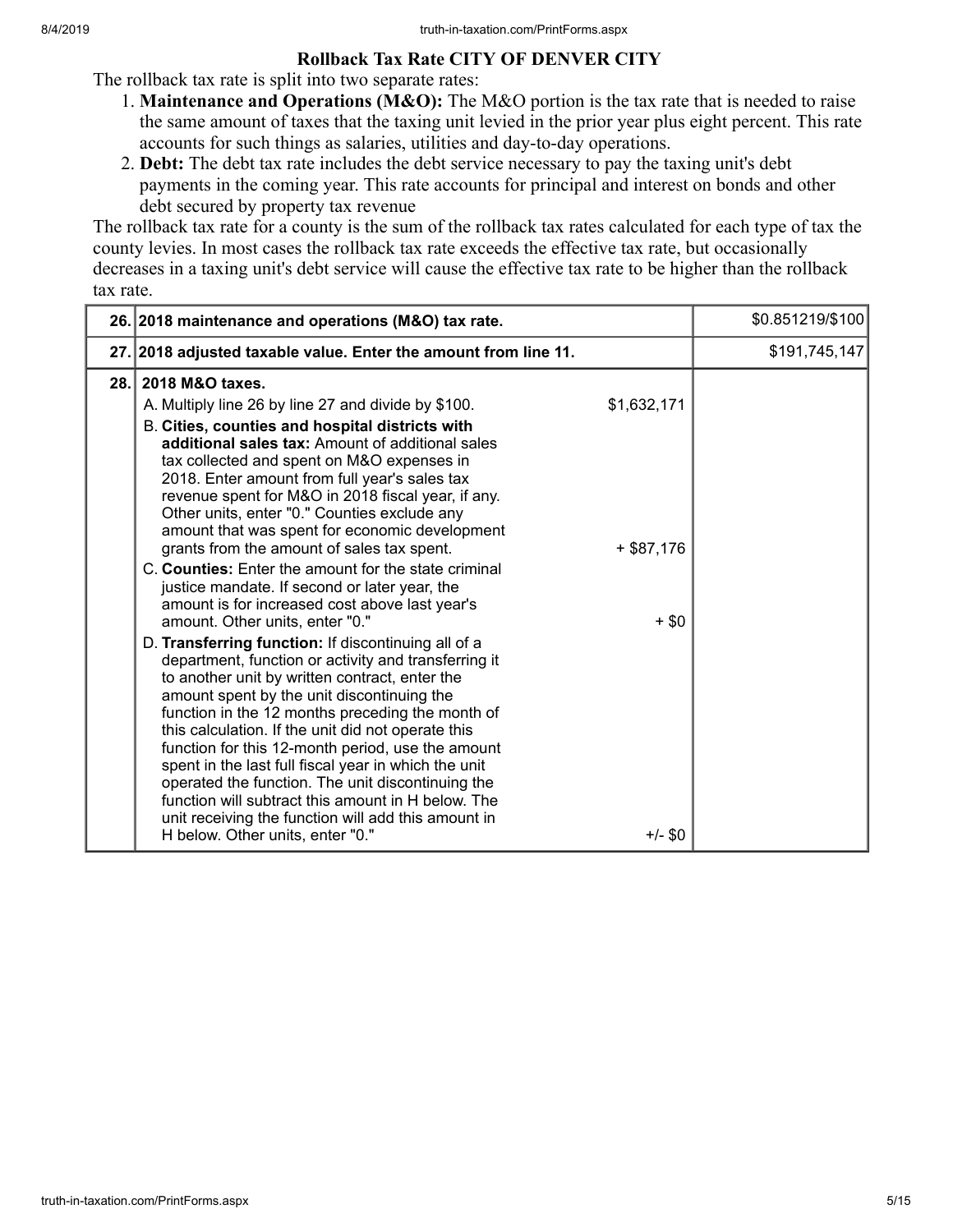## **Rollback Tax Rate (continued) CITY OF DENVER CITY**

| 28.<br>(cont.) | E. Taxes refunded for years preceding tax year<br>2018: Enter the amount of M&O taxes refunded<br>in the preceding year for taxes before that year.<br>Types of refunds include court decisions, Tax<br>Code Section 25.25(b) and (c) corrections and<br>Tax Code Section 31.11 payment errors. Do not<br>include refunds for tax year 2018. This line<br>applies only to tax years preceding tax year<br>2018.<br>$+$ \$645<br>F. Enhanced indigent health care expenditures:<br>Enter the increased amount for the current year's<br>enhanced indigent health care expenditures<br>above the preceding tax year's enhanced<br>indigent health care expenditures, less any state<br>assistance.<br>$+$ \$0<br>G. Taxes in tax increment financing (TIF): Enter<br>the amount of taxes paid into the tax increment<br>fund for a reinvestment zone as agreed by the<br>taxing unit. If the unit has no 2019 captured<br>$-$ \$0<br>appraised value in Line 16D, enter "0."<br>H. Adjusted M&O Taxes. Add A, B, C, E and F. For<br>unit with D, subtract if discontinuing function and<br>add if receiving function. Subtract G. | \$1,719,992      |
|----------------|---------------------------------------------------------------------------------------------------------------------------------------------------------------------------------------------------------------------------------------------------------------------------------------------------------------------------------------------------------------------------------------------------------------------------------------------------------------------------------------------------------------------------------------------------------------------------------------------------------------------------------------------------------------------------------------------------------------------------------------------------------------------------------------------------------------------------------------------------------------------------------------------------------------------------------------------------------------------------------------------------------------------------------------------------------------------------------------------------------------------------------|------------------|
|                | 29. 2019 adjusted taxable value.                                                                                                                                                                                                                                                                                                                                                                                                                                                                                                                                                                                                                                                                                                                                                                                                                                                                                                                                                                                                                                                                                                |                  |
|                | Enter line 23 from the Effective Tax Rate Worksheet.                                                                                                                                                                                                                                                                                                                                                                                                                                                                                                                                                                                                                                                                                                                                                                                                                                                                                                                                                                                                                                                                            | \$202,140,639    |
|                | 30. 2019 effective maintenance and operations rate.<br>Divide line 28H by line 29 and multiply by \$100.                                                                                                                                                                                                                                                                                                                                                                                                                                                                                                                                                                                                                                                                                                                                                                                                                                                                                                                                                                                                                        | \$0.850888/\$100 |
|                | 31. 2019 rollback maintenance and operation rate.<br>Multiply line 30 by 1.08.                                                                                                                                                                                                                                                                                                                                                                                                                                                                                                                                                                                                                                                                                                                                                                                                                                                                                                                                                                                                                                                  | \$0.918959/\$100 |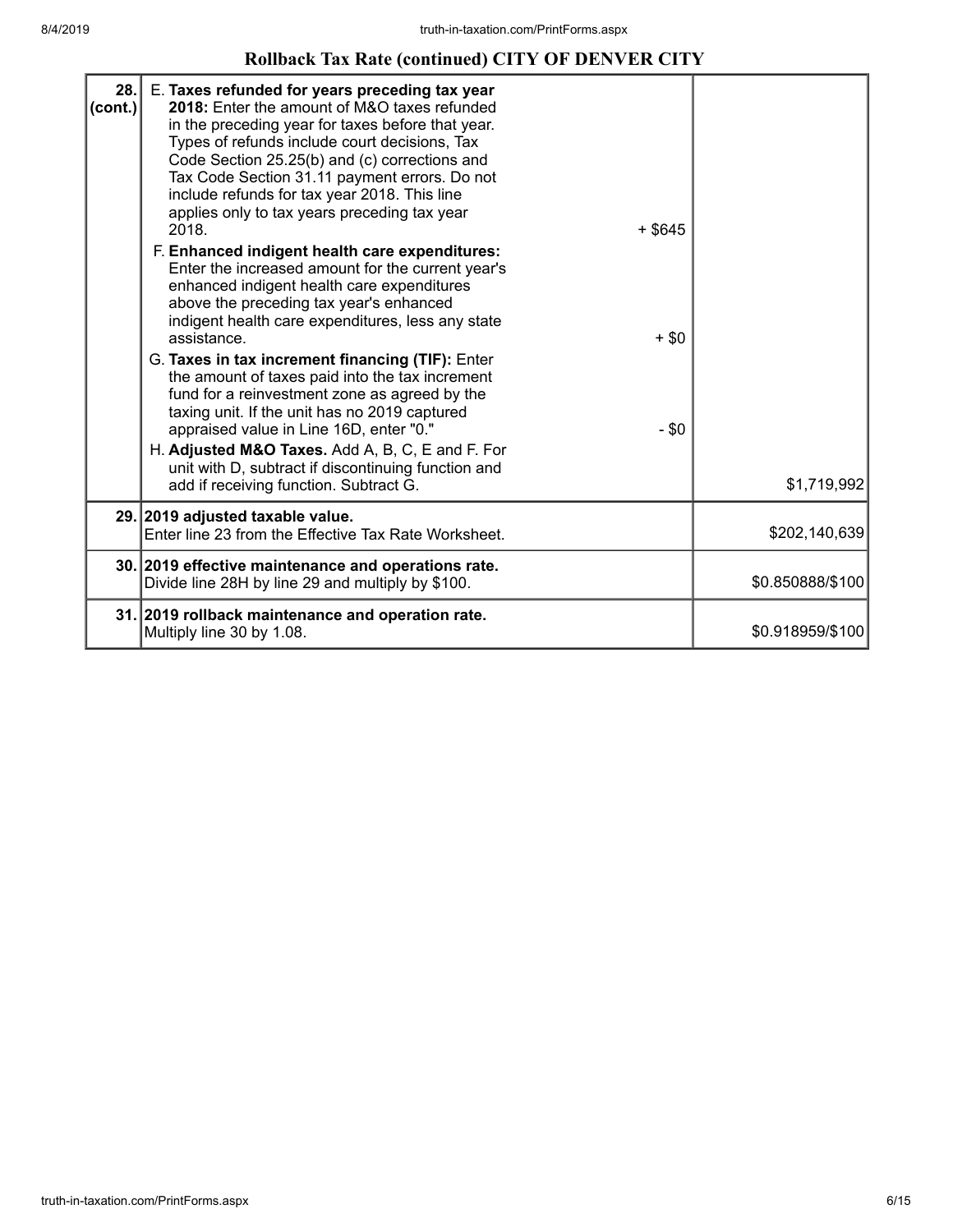## **Rollback Tax Rate (continued) CITY OF DENVER CITY**

| 32. | Total 2019 debt to be paid with property taxes and additional sales tax<br>revenue.<br>"Debt" means the interest and principal that will be paid on debts that:<br>(1) are paid by property taxes,<br>(2) are secured by property taxes,<br>(3) are scheduled for payment over a period longer than one year and<br>(4) are not classified in the unit's budget as M&O expenses.<br>A: Debt also includes contractual payments to other<br>taxing units that have incurred debts on behalf of this<br>taxing unit, if those debts meet the four conditions<br>above. Include only amounts that will be paid from<br>property tax revenue. Do not include appraisal<br>district budget payments.<br>Enter debt amount.<br>B: Subtract unencumbered fund amount used to<br>reduce total debt.<br>C: Subtract amount paid from other resources. | \$0<br>$-\$0$<br>$-\$0$ |                  |
|-----|----------------------------------------------------------------------------------------------------------------------------------------------------------------------------------------------------------------------------------------------------------------------------------------------------------------------------------------------------------------------------------------------------------------------------------------------------------------------------------------------------------------------------------------------------------------------------------------------------------------------------------------------------------------------------------------------------------------------------------------------------------------------------------------------------------------------------------------------|-------------------------|------------------|
|     | D: Adjusted debt. Subtract B and C from A.                                                                                                                                                                                                                                                                                                                                                                                                                                                                                                                                                                                                                                                                                                                                                                                                   |                         | \$0              |
|     | 33. Certified 2018 excess debt collections. Enter the amount certified by the<br>collector.                                                                                                                                                                                                                                                                                                                                                                                                                                                                                                                                                                                                                                                                                                                                                  |                         | \$0              |
|     | 34. Adjusted 2019 debt. Subtract line 33 from line 32D.                                                                                                                                                                                                                                                                                                                                                                                                                                                                                                                                                                                                                                                                                                                                                                                      |                         | \$0              |
|     | 35. Certified 2019 anticipated collection rate. Enter the rate certified by the<br>collector. If the rate is 100 percent or greater, enter 100 percent.                                                                                                                                                                                                                                                                                                                                                                                                                                                                                                                                                                                                                                                                                      |                         | 100.000000%      |
|     | 36. 2019 debt adjusted for collections. Divide line 34 by line 35.                                                                                                                                                                                                                                                                                                                                                                                                                                                                                                                                                                                                                                                                                                                                                                           |                         | \$0              |
|     | 37. 2019 total taxable value. Enter the amount on line 19.                                                                                                                                                                                                                                                                                                                                                                                                                                                                                                                                                                                                                                                                                                                                                                                   |                         | \$203,080,882    |
|     | 38. 2019 debt tax rate. Divide line 36 by line 37 and multiply by \$100.                                                                                                                                                                                                                                                                                                                                                                                                                                                                                                                                                                                                                                                                                                                                                                     |                         | \$0.000000/\$100 |
|     | 39. 2019 rollback tax rate. Add lines 31 and 38.                                                                                                                                                                                                                                                                                                                                                                                                                                                                                                                                                                                                                                                                                                                                                                                             |                         | \$0.918959/\$100 |
|     | 40. COUNTIES ONLY. Add together the rollback tax rates for each type of tax the<br>county levies. The total is the 2019 county rollback tax rate.                                                                                                                                                                                                                                                                                                                                                                                                                                                                                                                                                                                                                                                                                            |                         | $$$ /\$100       |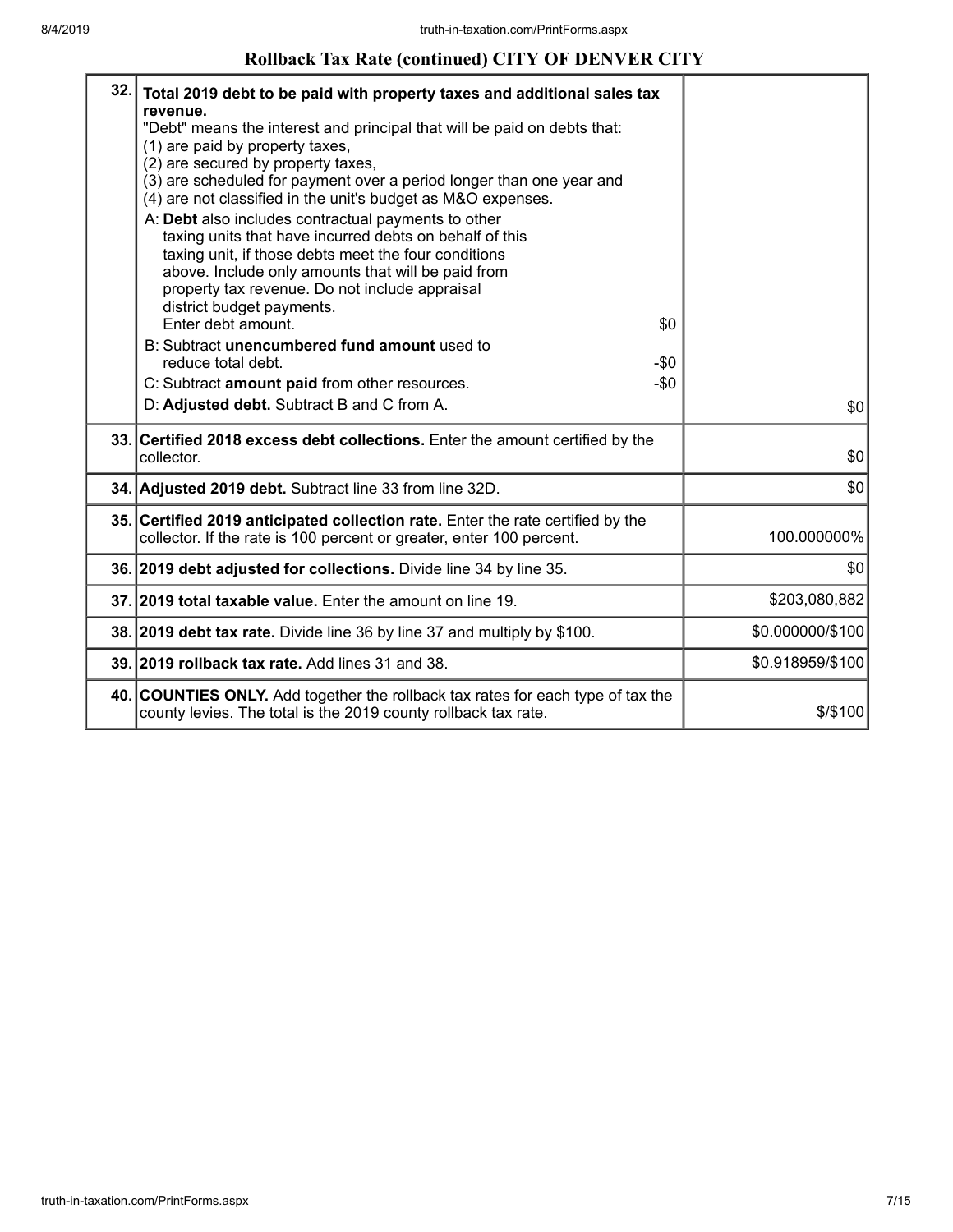### **Additional Sales Tax to Reduce Property Taxes CITY OF DENVER CITY**

Cities, counties and hospital districts may levy a sales tax specifically to reduce property taxes. Local voters by election must approve imposing or abolishing the additional sales tax. If approved, the taxing unit must reduce its effective and rollback tax rates to offset the expected sales tax revenue. This section should only be completed by a county, city or hospital district that is required to adjust its effective tax rate and/or rollback tax rate because it adopted the additional sales tax.

| 41. Taxable Sales. For taxing units that adopted the sales tax in November 2018 or<br>May 2019, enter the Comptroller's estimate of taxable sales for the previous<br>four quarters. <sup>20</sup> Estimates of taxable sales may be obtained through the<br>Comptroller's Allocation Historical Summary webpage. Taxing units that<br>adopted the sales tax before November 2018, skip this line. | \$0              |
|----------------------------------------------------------------------------------------------------------------------------------------------------------------------------------------------------------------------------------------------------------------------------------------------------------------------------------------------------------------------------------------------------|------------------|
| 42. Estimated sales tax revenue. Counties exclude any amount that is or will be<br>spent for economic development grants from the amount of estimated sales tax<br>revenue. <sup>21</sup>                                                                                                                                                                                                          |                  |
| Taxing units that adopted the sales tax in November 2018 or in May 2019.<br>Multiply the amount on Line 41 by the sales tax rate (.01, .005, or .0025, as<br>applicable) and multiply the result by $.95^{22}$                                                                                                                                                                                     |                  |
| $-OR-$                                                                                                                                                                                                                                                                                                                                                                                             |                  |
| Taxing units that adopted the sales tax before November 2018. Enter the<br>sales tax revenue for the previous four quarters. Do not multiply by .95.                                                                                                                                                                                                                                               | \$94,607         |
| 43. 2019 total taxable value. Enter the amount from line 37 of the Rollback Tax<br>Rate Worksheet.                                                                                                                                                                                                                                                                                                 | \$203,080,882    |
| 44. Sales tax adjustment rate. Divide line 42 by line 43 and multiply by \$100.                                                                                                                                                                                                                                                                                                                    | \$0.046585/\$100 |
| 45. 2019 effective tax rate, unadjusted for sales tax. <sup>23</sup> Enter the rate from line<br>24 or 25, as applicable, on the Effective Tax Rate Worksheet.                                                                                                                                                                                                                                     | \$0.807762/\$100 |
| 46. 2019 effective tax rate, adjusted for sales tax.                                                                                                                                                                                                                                                                                                                                               |                  |
| Taxing units that adopted the sales tax in November 2018 or in May 2019.<br>Subtract line 44 from line 45. Skip to Line 47 if you adopted the additional<br>sales tax before November 2018.                                                                                                                                                                                                        | \$0.807762/\$100 |
| 47. 2019 rollback tax rate, unadjusted for sales tax. <sup>24</sup> Enter the rate from line 39<br>or 40, as applicable, of the rollback tax rate worksheet.                                                                                                                                                                                                                                       | \$0.918959/\$100 |
| 48. 2019 rollback tax rate, adjusted for sales tax. Subtract line 44 from line 47.                                                                                                                                                                                                                                                                                                                 | \$0.872374/\$100 |

20 Tex. Tax Code § 26.041(d)

21 Tex. Tax Code § 26.041(i)

22 Tex. Tax Code § 26.041(d)

23 Tex. Tax Code § 26.04(c)

24 Tex. Tax Code § 26.04(c)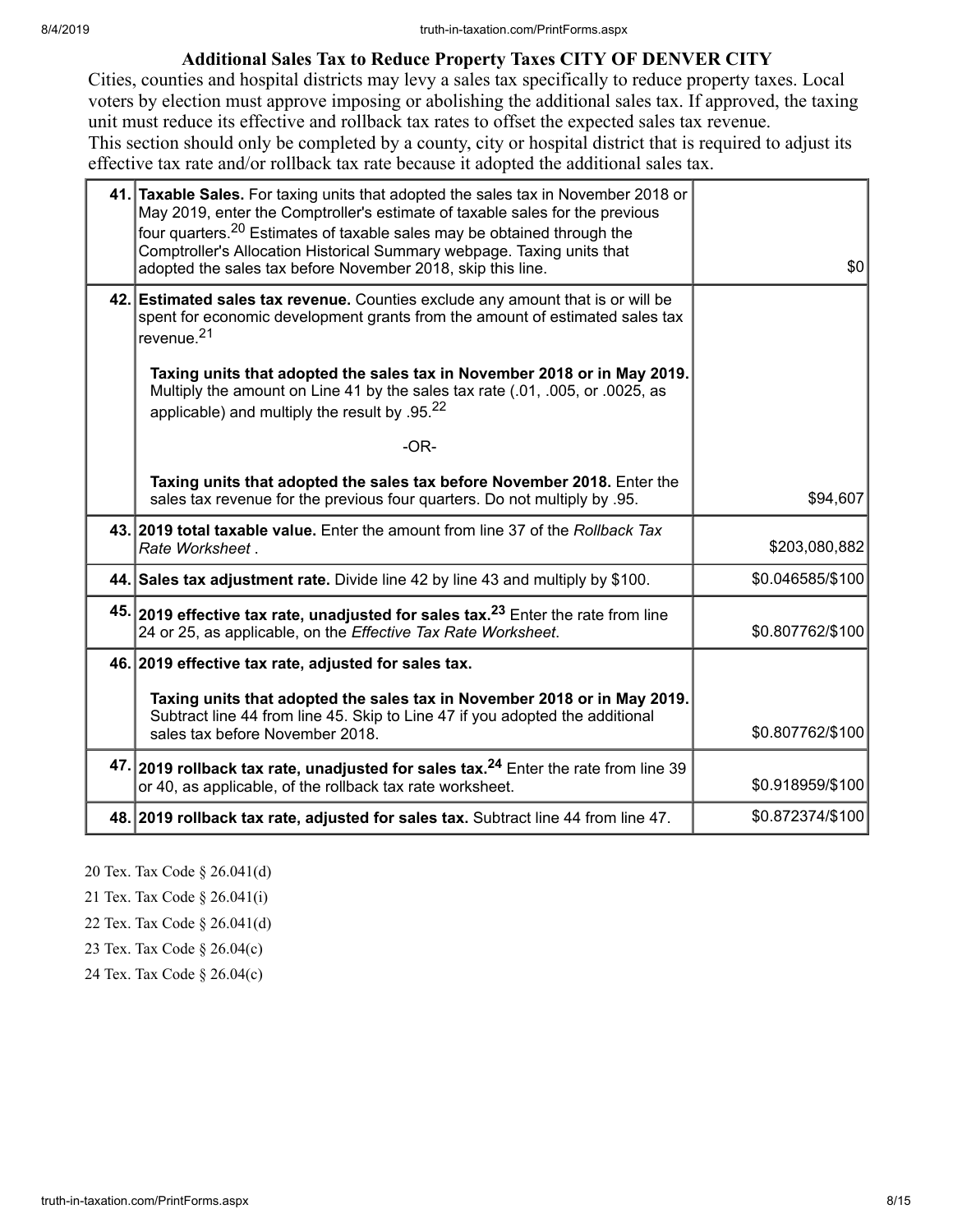#### **Total Tax Rate**

| Indicate the applicable total tax rates as calculated above.                             |            |  |  |  |
|------------------------------------------------------------------------------------------|------------|--|--|--|
| Effective Tax Rate (Line 24; line 25 for counties; or line 46 if adjusted for sales tax) | \$0.807762 |  |  |  |
| Rollback Tax Rate (Line 39; line 40 for counties; or line 48 if adjusted for sales tax)  | \$0.872374 |  |  |  |
| Rollback Tax Rate Adjusted for Pollution Control (Line 52)                               | \$0/\$100  |  |  |  |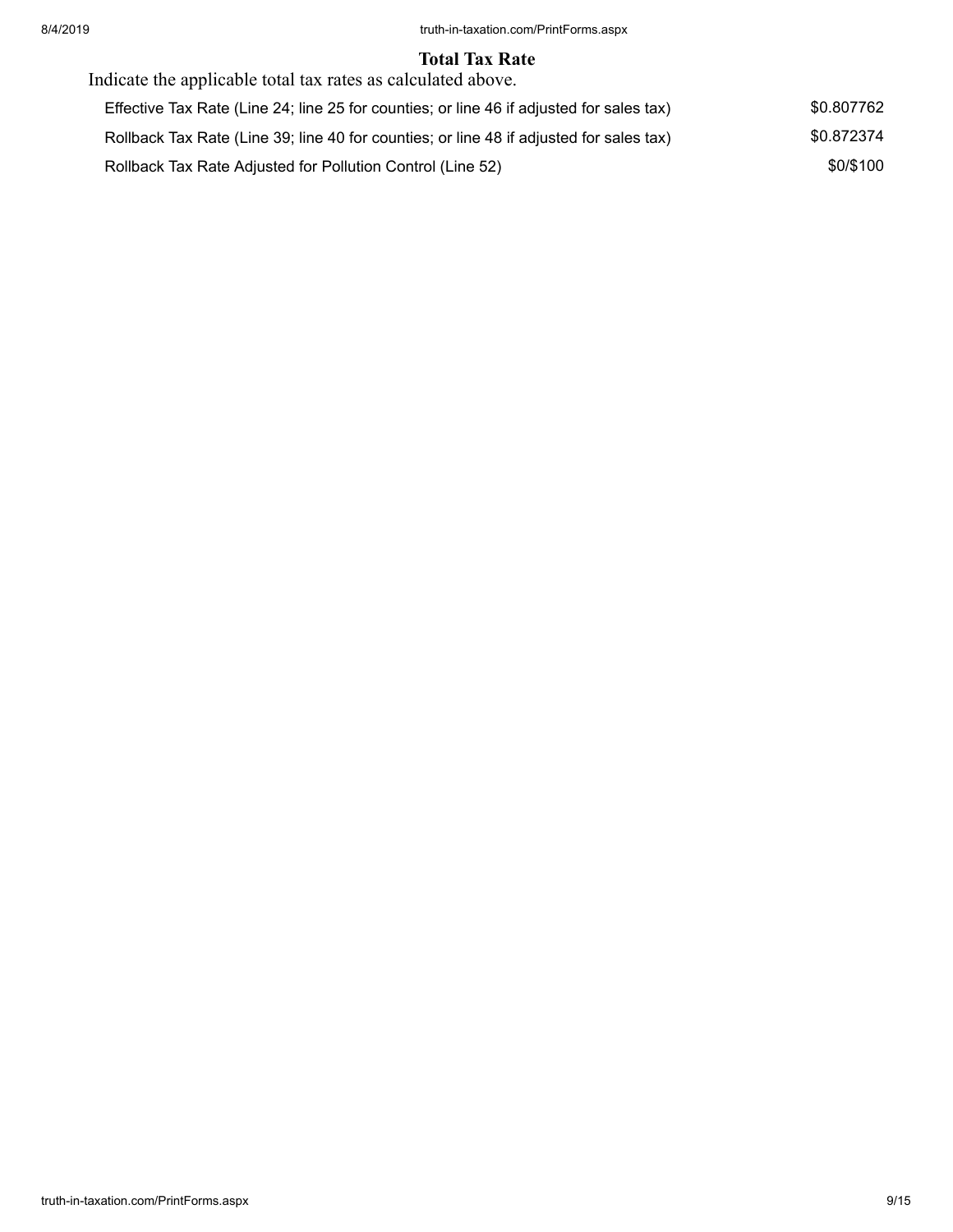## **Taxing Unit Representative Name and Signature**

Enter the name of the person preparing the tax rate as authorized by the governing body of the taxing unit.

## **Print Here**

Printed Name of Taxing Unit Representative

**Sign Here**

Taxing Unit Representative

**Date**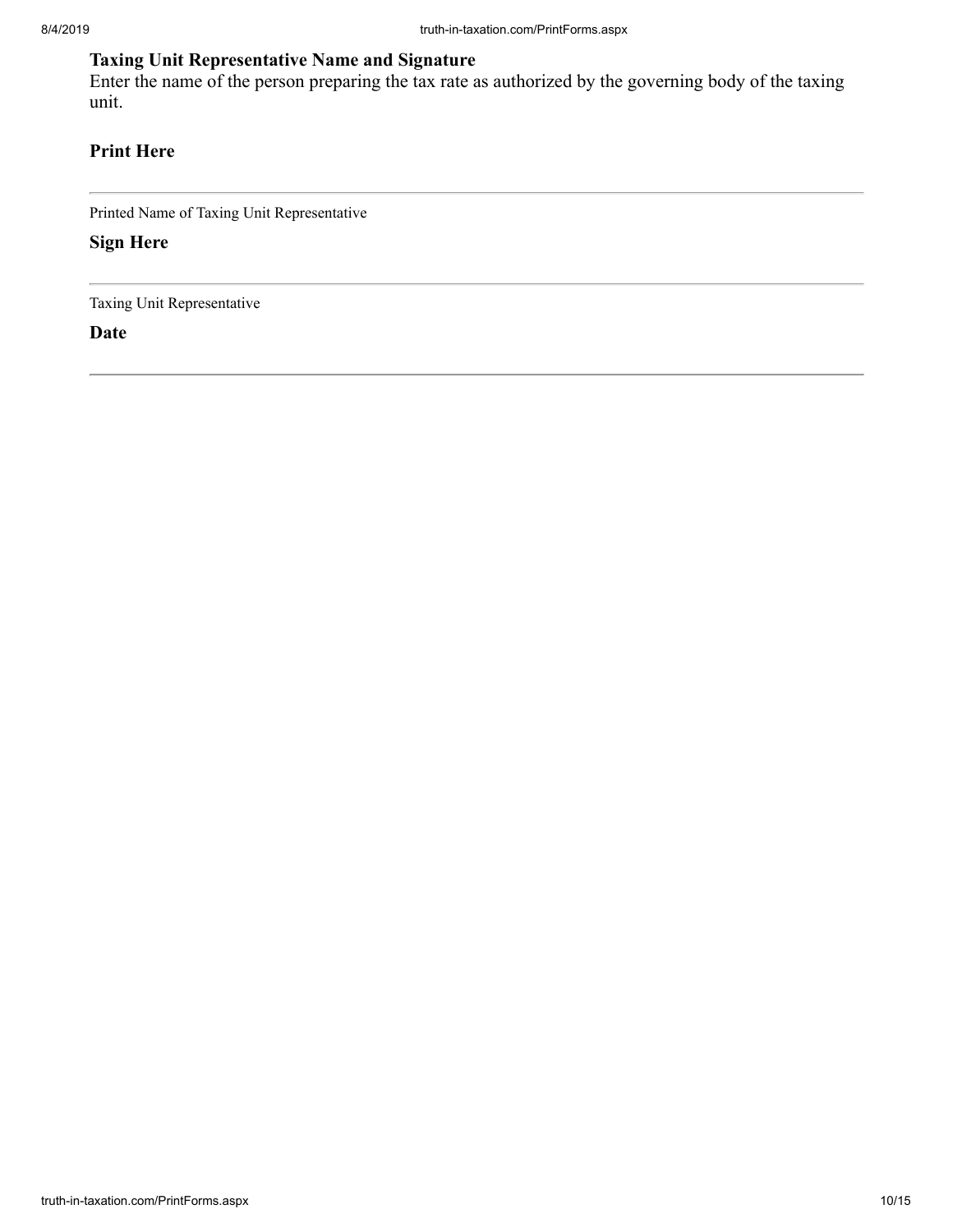## **2019 Notice of Effective Tax Rate Worksheet for Calculation of Tax Increase/Decrease**

| <b>Entity Name: CITY OF DENVER CITY</b>                                      | <b>Date:</b> 08/04/2019 |  |
|------------------------------------------------------------------------------|-------------------------|--|
| 1.2018 taxable value, adjusted for court-ordered reductions.                 |                         |  |
| Enter line 6 of the Effective Tax Rate Worksheet.                            | \$192,516,104           |  |
| $2.2018$ total tax rate.                                                     |                         |  |
| Enter line 4 of the Effective Tax Rate Worksheet.                            | 0.851219                |  |
| 3. Taxes refunded for years preceding tax year 2018.                         |                         |  |
| Enter line 13 of the Effective Tax Rate Worksheet.                           | \$645                   |  |
| 4. Last year's levy.                                                         |                         |  |
| Multiply Line 1 times Line 2 and divide by 100.                              |                         |  |
| To the result, add Line 3.                                                   | \$1,639,379             |  |
| <b>5.2019</b> total taxable value. Enter Line 18 of                          |                         |  |
| the Effective Tax Rate Worksheet.                                            | \$203,080,882           |  |
| 6.2019 effective tax rate.                                                   |                         |  |
| Enter line 23 of the Effective Tax Rate Worksheet or Line 46                 |                         |  |
| of the Additional Sales Tax Rate Worksheet.                                  | 0.807762                |  |
| 7.2019 taxes if a tax rate equal to the effective tax rate is adopted.       |                         |  |
| Multiply Line 5 times Line 6 and divide by 100.                              | \$1,640,410             |  |
| 8. Last year's total levy.                                                   |                         |  |
| Sum of line 4 for all funds.                                                 | \$1,639,379             |  |
| 9.2019 total taxes if a tax rate equal to the effective tax rate is adopted. |                         |  |
| Sum of line 7 for all funds.                                                 | \$1,640,410             |  |
| 10. Tax Increase (Decrease).                                                 |                         |  |
| Subtract Line 8 from Line 9.                                                 | \$1,031                 |  |
|                                                                              |                         |  |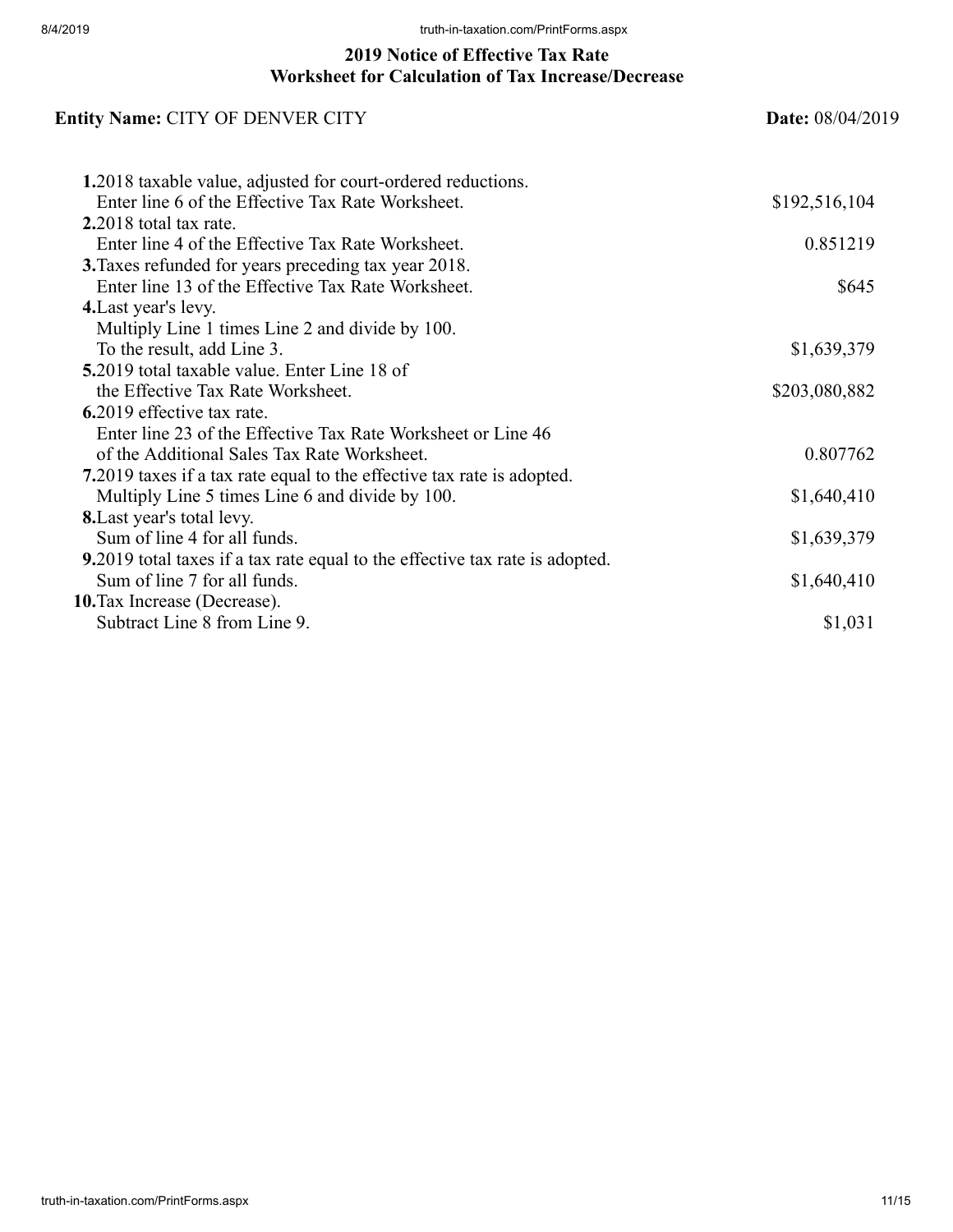## **CITY OF DENVER CITY Tax Rate Recap for 2019 Tax Rates**

| <b>Description of Rate</b> | <b>Tax Rate Per</b><br><b>\$100</b> | <b>Tax Levy</b><br>This is calculated using<br>the Total Adjusted<br>Taxable Value (line 19) of<br>the Effective Tax Rate<br>Worksheet | <b>Additional Tax Levy</b><br>Compared to last year's<br>$\frac{\text{tax} \text{levy}}{1,638,734}$ | <b>Additional Tax Levy</b><br>Compared to effective tax<br>rate levy of $1,640,410$ |
|----------------------------|-------------------------------------|----------------------------------------------------------------------------------------------------------------------------------------|-----------------------------------------------------------------------------------------------------|-------------------------------------------------------------------------------------|
| Last Year's Tax Rate       | 0.851219                            | \$1,728,663                                                                                                                            | \$89,929                                                                                            | \$88,253                                                                            |
| <b>Effective Tax Rate</b>  | 0.807762                            | \$1,640,410                                                                                                                            | \$1,677                                                                                             | \$0                                                                                 |
| Notice & Hearing Limit*    | 0.807762                            | \$1,640,410                                                                                                                            | \$1,677                                                                                             | \$0                                                                                 |
| Rollback Tax Rate          | 0.872374                            | \$1,771,625                                                                                                                            | \$132,891                                                                                           | \$131,215                                                                           |
| <b>Proposed Tax Rate</b>   | 0.000000                            | \$0                                                                                                                                    | $$-1,638,734$                                                                                       | $$-1,640,410$                                                                       |

#### **Effective Tax Rate Increase in Cents per \$100**

| 0.00         | 0.807762 | 1,640,410 | 1,677   | $\mathbf{0}$ |
|--------------|----------|-----------|---------|--------------|
| 0.50         | 0.812762 | 1,650,564 | 11,831  | 10,154       |
| 1.00         | 0.817762 | 1,660,718 | 21,985  | 20,308       |
| 1.50         | 0.822762 | 1,670,872 | 32,139  | 30,462       |
| 2.00         | 0.827762 | 1,681,026 | 42,293  | 40,616       |
| 2.50         | 0.832762 | 1,691,180 | 52,447  | 50,770       |
| 3.00         | 0.837762 | 1,701,334 | 62,601  | 60,924       |
| 3.50         | 0.842762 | 1,711,489 | 72,755  | 71,078       |
| 4.00         | 0.847762 | 1,721,643 | 82,909  | 81,232       |
| 4.50         | 0.852762 | 1,731,797 | 93,063  | 91,386       |
| $\vert$ 5.00 | 0.857762 | 1,741,951 | 103,217 | 101,540      |
| 5.50         | 0.862762 | 1,752,105 | 113,371 | 111,694      |
| 6.00         | 0.867762 | 1,762,259 | 123,525 | 121,849      |
| 6.50         | 0.872762 | 1,772,413 | 133,679 | 132,003      |
| 7.00         | 0.877762 | 1,782,567 | 143,833 | 142,157      |
| 7.50         | 0.882762 | 1,792,721 | 153,987 | 152,311      |
| 8.00         | 0.887762 | 1,802,875 | 164,141 | 162,465      |
| 8.50         | 0.892762 | 1,813,029 | 174,295 | 172,619      |
| $\vert$ 9.00 | 0.897762 | 1,823,183 | 184,449 | 182,773      |
| 9.50         | 0.902762 | 1,833,337 | 194,603 | 192,927      |
| 10.00        | 0.907762 | 1,843,491 | 204,757 | 203,081      |
| 10.50        | 0.912762 | 1,853,645 | 214,911 | 213,235      |
| 11.00        | 0.917762 | 1,863,799 | 225,066 | 223,389      |
| 11.50        | 0.922762 | 1,873,953 | 235,220 | 233,543      |
| 12.00        | 0.927762 | 1,884,107 | 245,374 | 243,697      |
| 12.50        | 0.932762 | 1,894,261 | 255,528 | 253,851      |
| 13.00        | 0.937762 | 1,904,415 | 265,682 | 264,005      |
| 13.50        | 0.942762 | 1,914,569 | 275,836 | 274,159      |
| 14.00        | 0.947762 | 1,924,723 | 285,990 | 284,313      |
| 14.50        | 0.952762 | 1,934,877 | 296,144 | 294,467      |
|              |          |           |         |              |

- \*Notice & Hearing Limit Rate: This is the highest tax rate that may be adopted without notices and a public hearing. It is the lower of the rollback tax rate or the effective tax rate.
- School Districts: The school tax rate limit is \$1.50 for M&O, plus \$0.50 for 'New' debt plus a rate for 'Old' debt. 'Old' debt is debt authorized to be issued at an election held on or before April 1, 1991, and issued before September 1, 1992. All other debt is 'New' debt.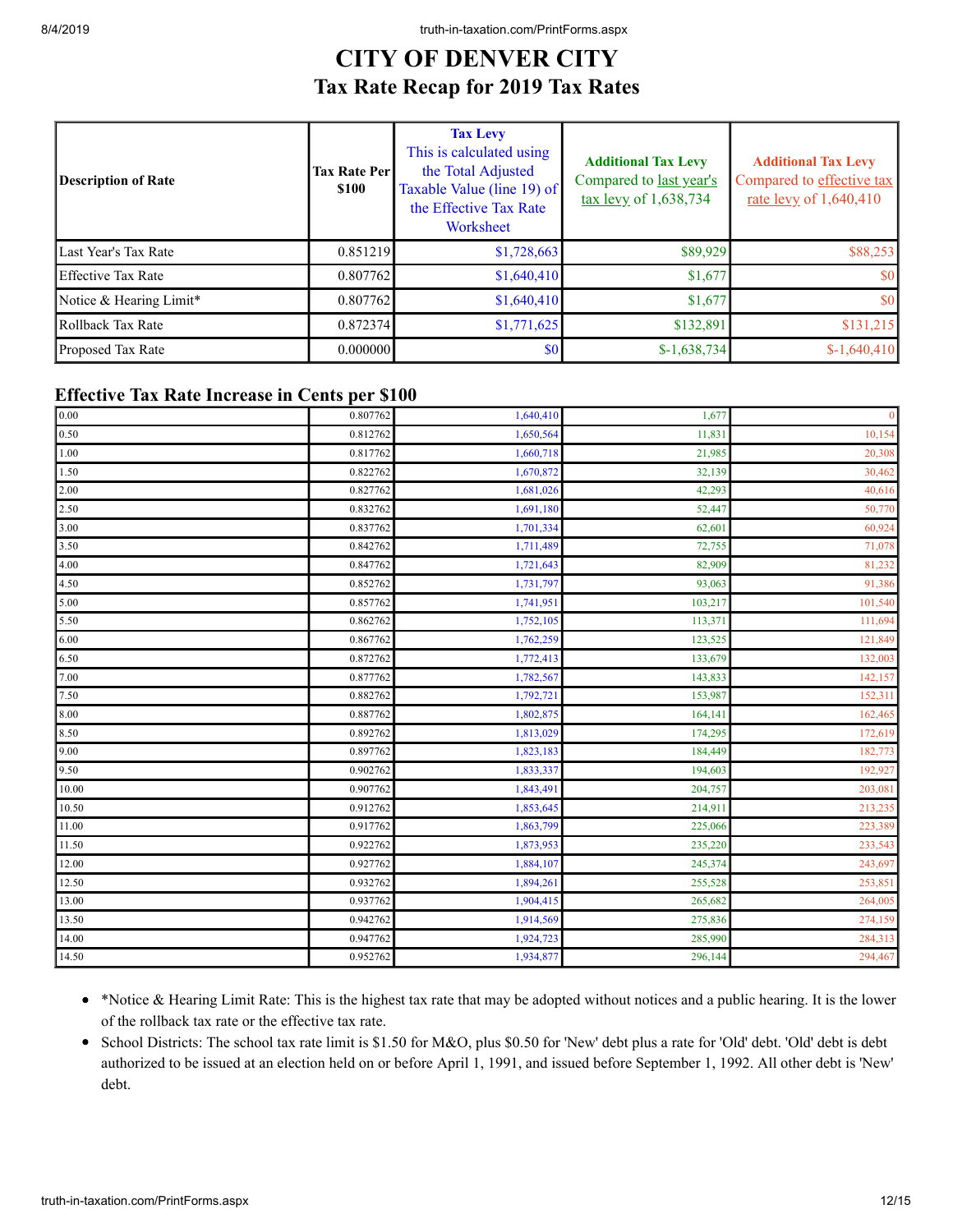<span id="page-12-1"></span><span id="page-12-0"></span>

| ᆔᆮᄓᆡ              | uuu-ili-laxalioittoitiin tiitu olitistaspa                                                                                                                                                                                                                              |
|-------------------|-------------------------------------------------------------------------------------------------------------------------------------------------------------------------------------------------------------------------------------------------------------------------|
| <b>Tax Levy:</b>  | This is calculated by taking the adjusted taxable value (line 19 of Effective Tax Rate)<br>Worksheet), multiplying by the appropriate rate, such as the Effective Tax Rate and dividing<br>by 100.                                                                      |
|                   | <b>For School Districts:</b> This is calculated by taking the adjusted taxable value (line 34 of the<br>Rollback Tax Rate Worksheet), multiplying by the appropriate rate, dividing by 100 and then<br>adding this year's frozen tax levy on homesteads of the elderly. |
| <b>Last Year:</b> | <b>Additional Levy</b> This is calculated by taking Last Year's taxable value (line 3 of Effective Tax Rate<br>Worksheet), multiplying by Last Year's tax rate (line 4 of Effective Tax Rate Worksheet) and<br>dividing by 100.                                         |
|                   | For School Districts: This is calculated by taking Last Year's taxable value, subtracting Last<br>Year's taxable value for the elderly, multiplying by Last Year's tax rate, dividing by 100 and<br>adding Last Year's tax ceiling.                                     |
| <b>This Year:</b> | <b>Additional Levy</b> This is calculated by taking the current adjusted taxable value, multiplying by the Effective<br>Tax Rate and dividing by 100.                                                                                                                   |

<span id="page-12-2"></span>**For School Districts:** This is calculated by taking the adjusted taxable value (line 34 of the Rollback Tax Rate Worksheet), multiplying by the Effective Tax Rate, dividing by 100 and adding This Year's tax ceiling.

**COUNTIES ONLY:** All figures in this worksheet include ALL County Funds. Tax Levy amounts are the sum of each Fund's Taxable Value X each Fund's Tax Rate.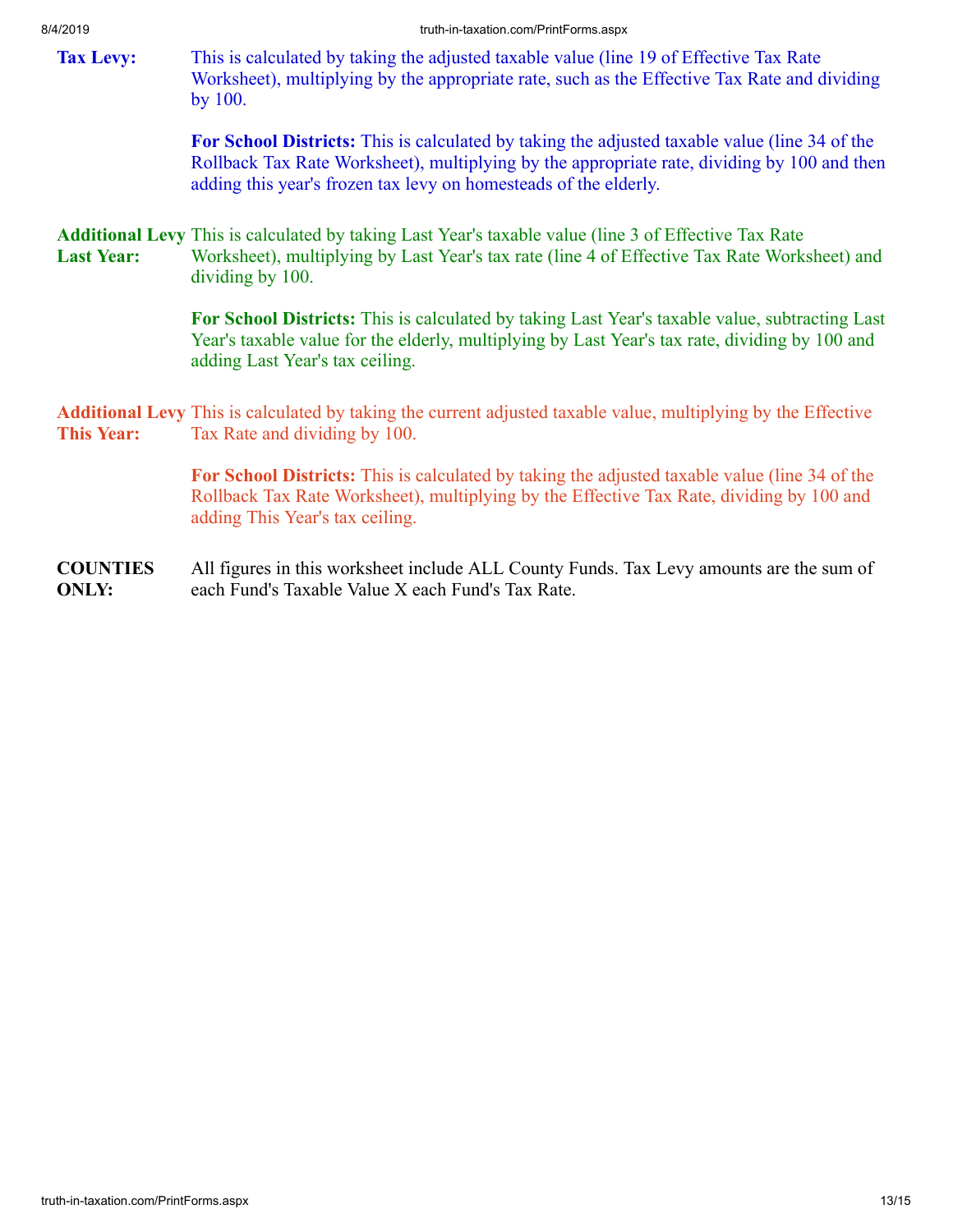## **2019 Property Tax Rates in CITY OF DENVER CITY**

This notice concerns 2019 property tax rates for CITY OF DENVER CITY . It presents information about three tax rates. Last year's tax rate is the actual rate the taxing unit used to determine property taxes last year. This year's *effective* tax rate would impose the same total taxes as last year if you compare properties taxed in both years. This year's *rollback* tax rate is the highest tax rate the taxing unit can set before taxpayers can start tax rollback procedures. In each case these rates are found by dividing the total amount of taxes by the tax base (the total value of taxable property) with adjustments as required by state law. The rates are given per \$100 of property value.

| Last year's tax rate:                                                                                                                                                                              |                  |
|----------------------------------------------------------------------------------------------------------------------------------------------------------------------------------------------------|------------------|
| Last year's operating taxes                                                                                                                                                                        | \$1,632,171      |
| Last year's debt taxes                                                                                                                                                                             | \$0              |
| Last year's total taxes                                                                                                                                                                            | \$1,632,171      |
| Last year's tax base                                                                                                                                                                               | \$191,745,147    |
| Last year's total tax rate                                                                                                                                                                         | 0.851219/\$100   |
| This year's effective tax rate:                                                                                                                                                                    |                  |
| Last year's adjusted taxes                                                                                                                                                                         |                  |
| (after subtracting taxes on lost property)                                                                                                                                                         | \$1,632,816      |
| $\div$ This year's adjusted tax base                                                                                                                                                               |                  |
| (after subtracting value of new property)                                                                                                                                                          | \$202,140,639    |
| =This year's effective tax rate                                                                                                                                                                    | 0.807762/\$100   |
| This year's rollback tax rate:                                                                                                                                                                     |                  |
| Last year's adjusted operating taxes                                                                                                                                                               |                  |
| (after subtracting taxes on lost property and adjusting                                                                                                                                            |                  |
| for any transferred function, tax increment financing,                                                                                                                                             |                  |
| state criminal justice mandate and/or enhanced indigent                                                                                                                                            |                  |
| health care expenditures)                                                                                                                                                                          | \$1,719,992      |
| $\div$ This year's adjusted tax base                                                                                                                                                               | \$202,140,639    |
| =This year's effective operating rate                                                                                                                                                              | 0.850888/\$100   |
| $\times$ 1.08 = this year's maximum operating rate                                                                                                                                                 | 0.918959/\$100   |
| +This year's debt rate                                                                                                                                                                             | $0.000000/\$100$ |
| =This year's rollback rate                                                                                                                                                                         | 0.918959/\$100   |
| A hospital district or city that collects the additional sales tax to reduce property taxes, including one that<br>collects the tax for the first time this year, must insert the following lines: |                  |
| -Sales tax adjustment rate                                                                                                                                                                         | 0.046585/\$100   |

=Rollback tax rate 0.872374/\$100